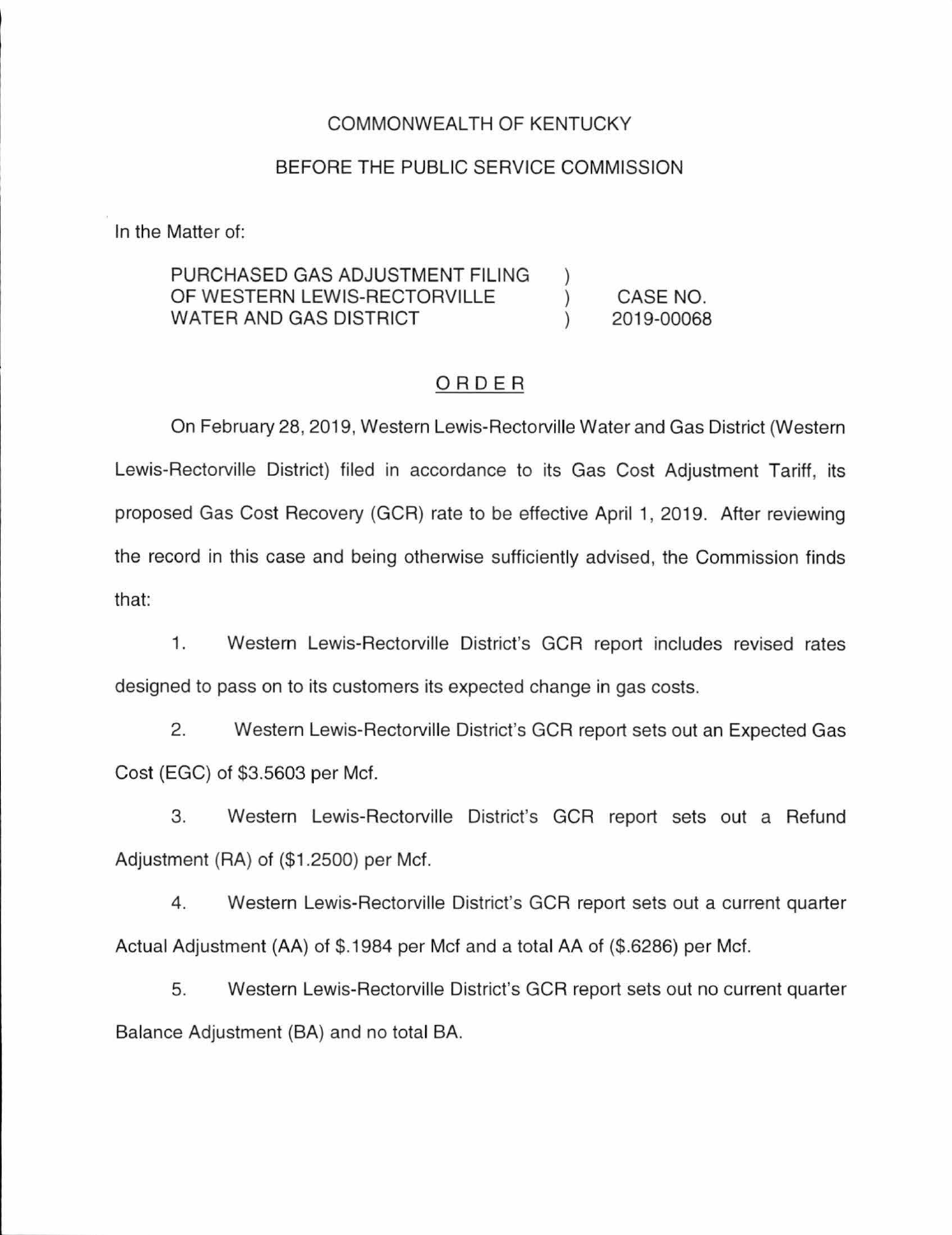6. Western Lewis-Rectorville District's GCR rate is \$1.6817 per Met, which is a decrease of \$.7025 per Met from the previous GCR rate of \$2.3842 per Met.

7. The rates as set forth in the Appendix to this Order are fair, just, and reasonable, and should be approved for service rendered by Western Lewis-Rectorville District on and after April 1, 2019.

IT IS THEREFORE ORDERED that:

1. The rates proposed by Western Lewis-Rectorville District and set forth in the Appendix to this Order are approved for service rendered by Western Lewis-Rectorville District on and after April 1, 2019.

2. Within 20 days of the date of entry of this Order, Western Lewis-Rectorville District shall file with this Commission, using the Commission's electronic Tariff Filing System, revised tariff sheets setting out the rates approved herein and reflecting that they were approved pursuant to this Order.

3. This case is closed and removed from the Commission's docket.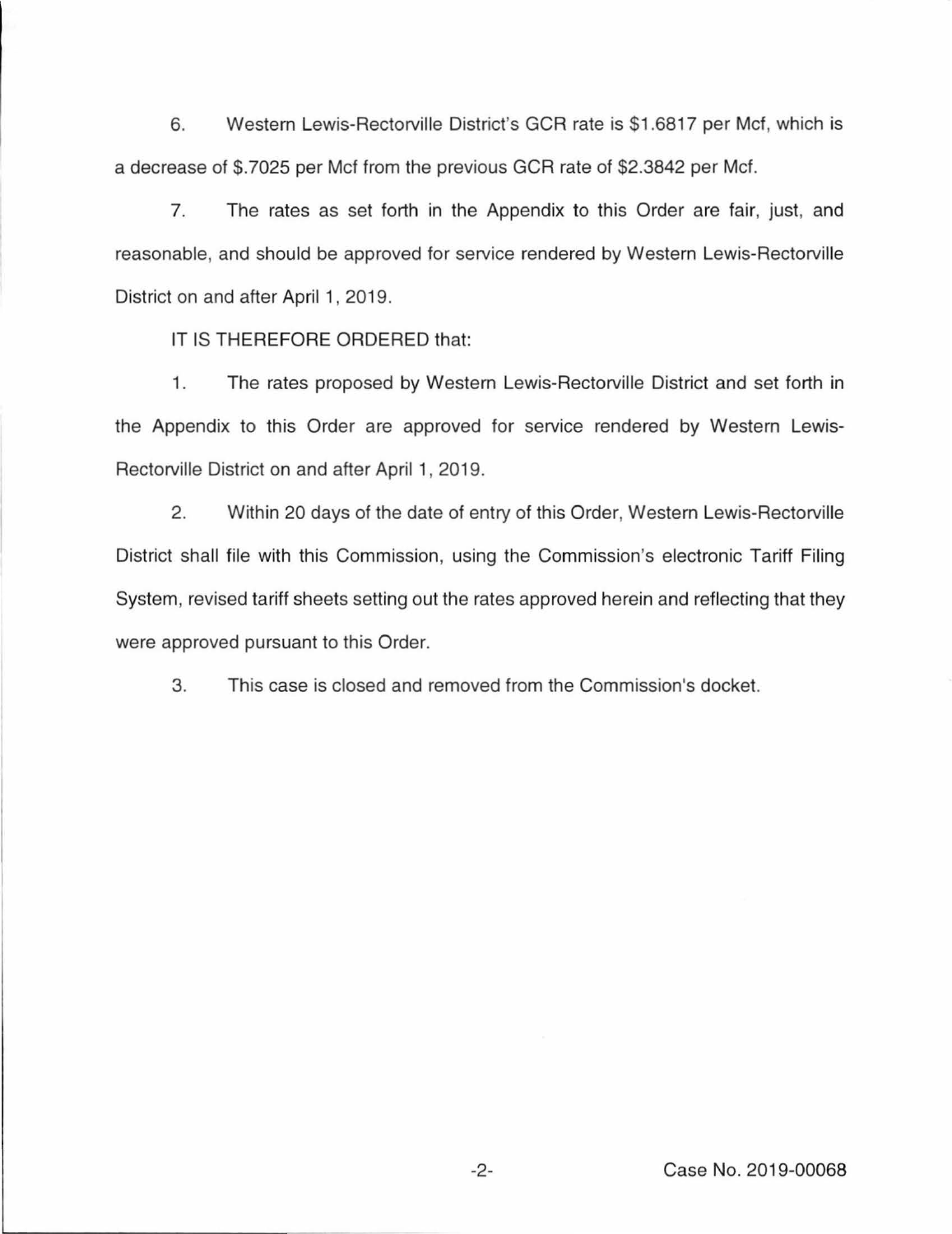By the Commission

ENTERED

MAR 2 6 2019

KENTUCKY PUBLIC SERVICE COMMISSION

ATTEST:

Glura R. Punso

Executive Director

Case No. 2019-00068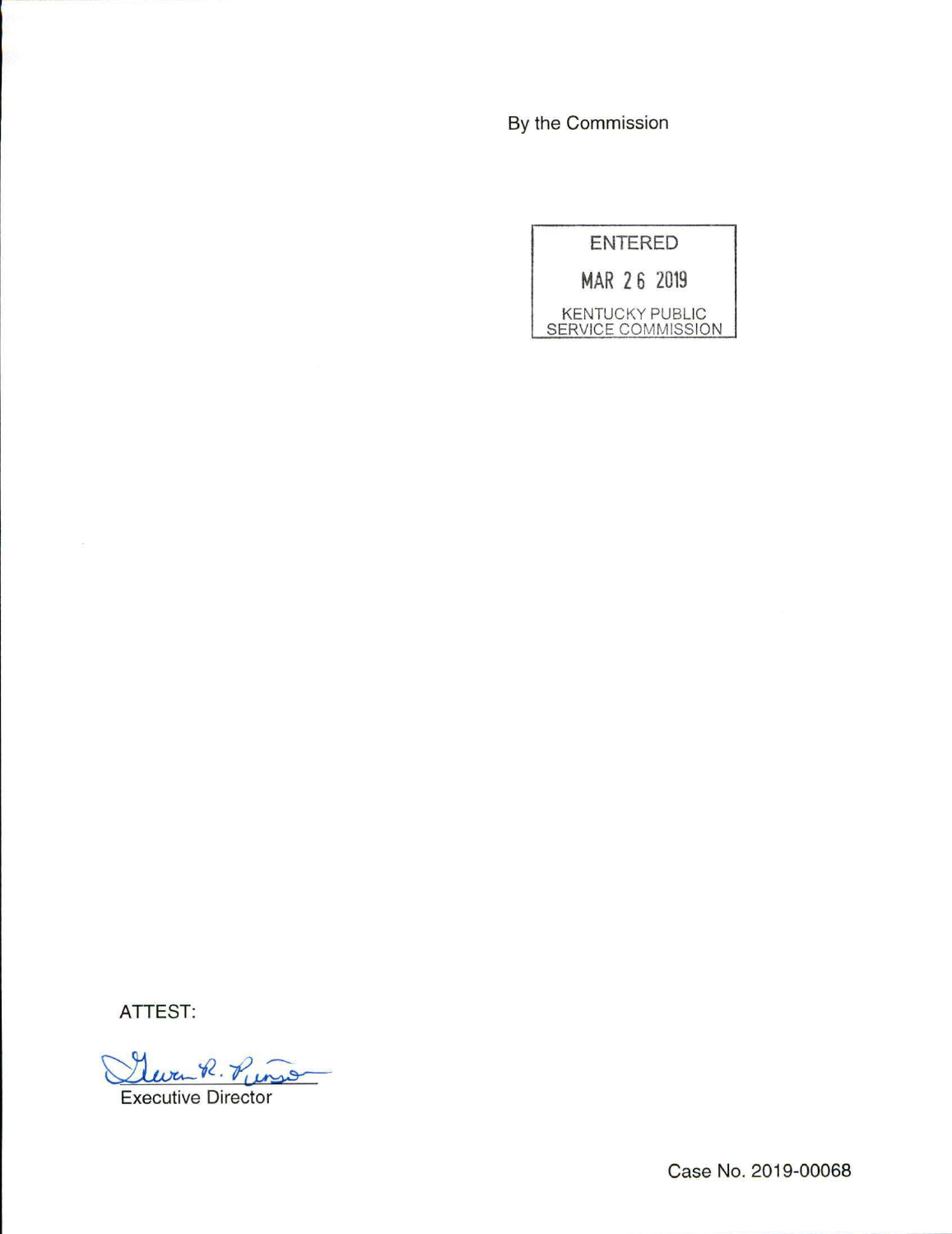## APPENDIX

# APPENDIX TO AN ORDER OF THE KENTUCKY PUBLIC SERVICE COMMISSION IN CASE NO. 2019-00068 DATED **MAR 2 6 2019**

The following rates and charges are prescribed for the customers in the area served by Western Lewis-Rectorville Water and Gas District. All other rates and charges not specifically mentioned herein shall remain the same as those in effect under the authority of this Commission prior to the effective date of this Order.

#### Monthly usage

|         |                  | <b>Gas Cost</b><br>Recovery |          |  |
|---------|------------------|-----------------------------|----------|--|
|         | <b>Base Rate</b> | Rate                        | Total    |  |
| All MCF | \$1.5642         | \$1.6817                    | \$3.2459 |  |